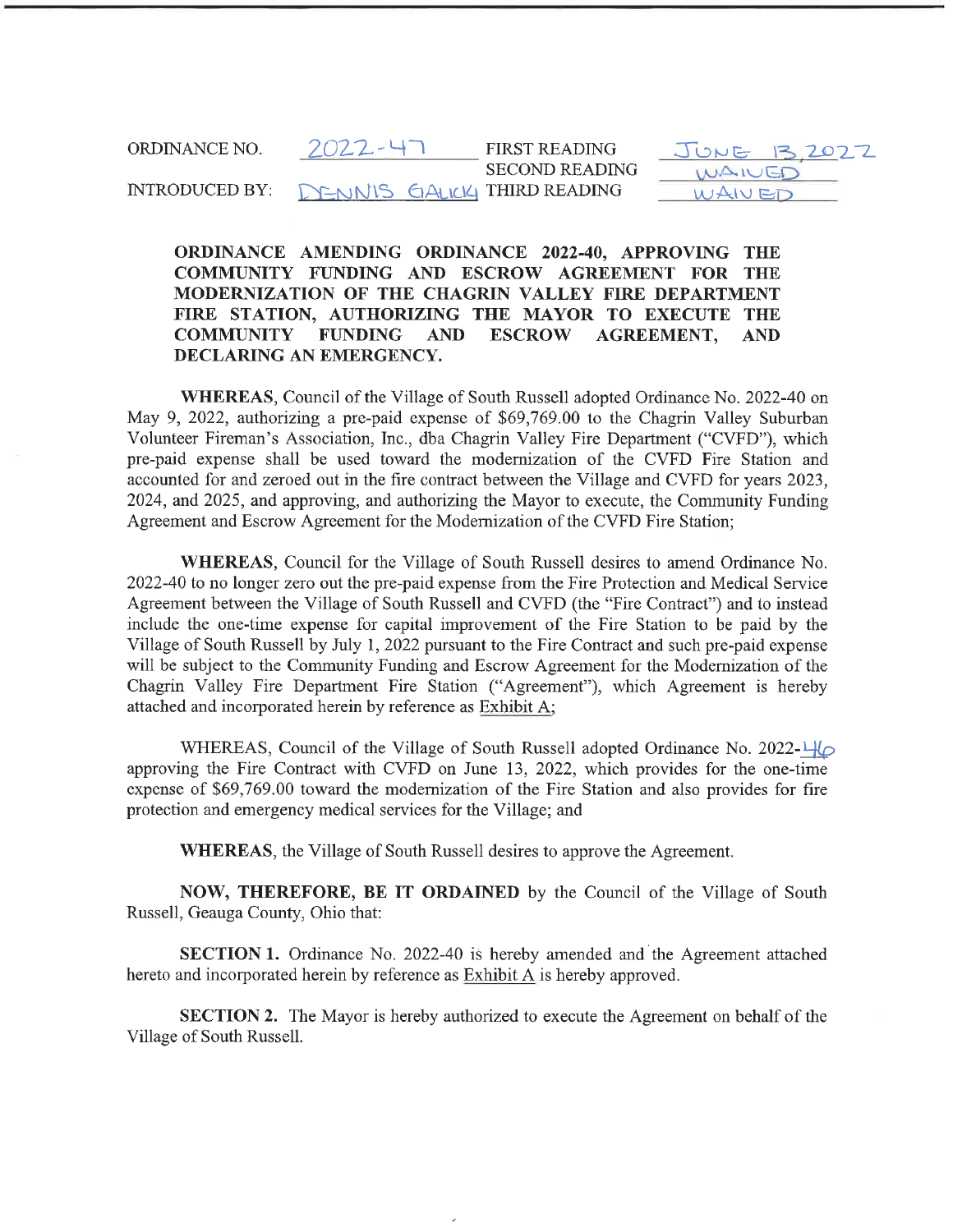SECTION 3. It is hereby found and determined that all formal actions of this Council concerning and relating to the passage of this Ordinance were adopted in an open meeting of this Council, and that all deliberations of this Council and of any of its committees on or after December 2, 1975, that resulted in formal actions, were in meetings open to the public in compliance with all legal requirements, including Section 121.22, Ohio Revised Code.

SECTION 4. That this Ordinance is declared to be an emergency measure necessary for the immediate preservation of the public peace, property, health and safety of the inhabitants of the Village and for the further reason to allow the CVFD to commence its capital project immediately; wherefore provided it receives the affirmative vote of at least two-thirds (2/3) of all members elected to Council, this Ordinance shall be in full force and effect from and immediately upon its passage by this Council and approval by the Mayor.

allain G. Koma

Mayor - President of Council

ATTEST:

Anielle Romanous de

Fiscal Officer

I certify that Ordinance No.  $2022-47$  was duly enacted on the  $13^{T-1}$  day of  $\bigcup_{i=1}^{\infty}$  i-> C<sub>1</sub> 2022, by the Council of the Village of South Russell, and posted in accordance with the Codified Ordinances of the Village.

Janulle Rommouski

# Fiscal Officer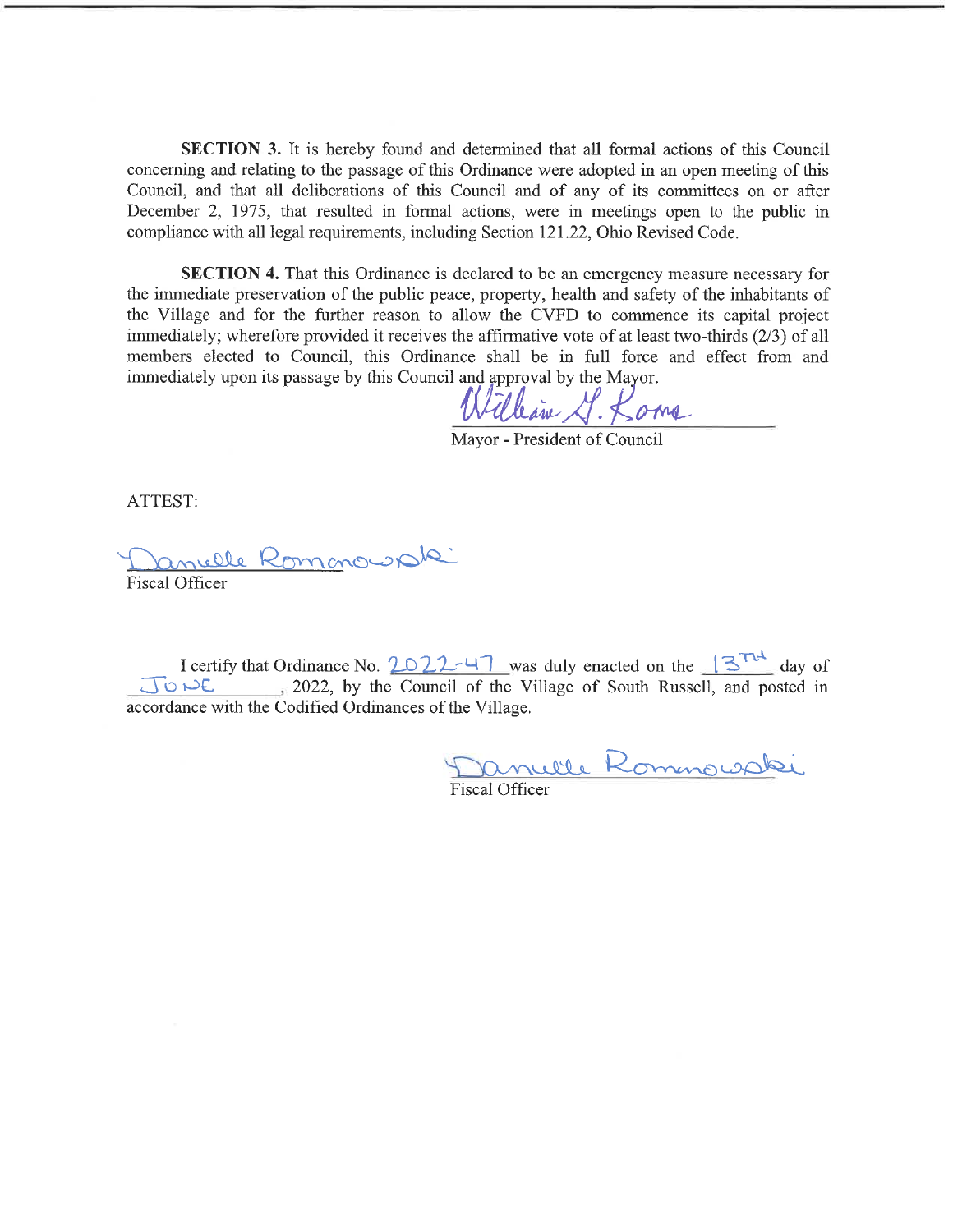Exhibit A

### COMMUNITY FUNDING AND ESCROW AGREEMENT FOR THE MODERNIZATION OF THE CHAGRIN VALLEY FIRE DEPARTMENT FIRE STATION

THIS AGREEMENT is entered into by and between the Chagrin Falls Suburban Volunteer Fireman's Association, Inc., dba Chagrin Valley Fire Department (herein referred to as the Fire Department) 21 W. Washington Street, Chagrin Falls, Ohio 44022, a 501(c)(4) nonprofit organization under the Internal Revenue Code, and the Village of Chagrin Falls, the Village of Bentleyville, Chagrin Falls Township, the Village of Hunting Valley, the Village of Moreland Hills, and the Village of South Russell (herein referred to as the Member Communities). The Fire Department and the Member Communities are herein referred to collectively as the Parties.

WHEREAS, the Fire Department provides fire and emergency medical services to the Member Communities; and

WHEREAS, the Chagrin Valley Fire Department Fire Station located at 21 W. Washington Street, Chagrin Falls, Ohio 44022 (the "Fire Station") is in need of capital improvements and upgrades for modernization of the Fire Station (the "Improvements"), including, but not limited to, the following:

- . New gear storage area to prevent diesel particulate from landing on stored gear in the open apparatus bays;
- . Expanded living quarters and locker room facilities for female members of the Fire Department;
- . Reconfigured floor plan to allow for more streamlined response;
- . Updated classroom space for community education and EMS training;
- . Additional renovations and replacement of outdated systems and infrastructure; and

WHEREAS, the Fire Department, the Village of Chagrin Falls and Cuyahoga County have committed to design and construct the Improvements cooperatively, with monetary and in-kind participation from each, which will include cost-sharing funds from each of the Member Communities; and

WHEREAS, the Fire Department has currently raised over Eight Hundred Thousand Dollars (\$800, 000. 00) in donations for the Improvements, and the Member Communities are committed to participating by contributing to the Fire Department's share of the Improvements under a cost-sharing formula based on the average squad billing totals to each community for the years 2017, 2018, and 2019; and

WHEREAS, the Parties desire to appoint an escrow agent ("Escrow Agent") to establish an escrow account ("Escrow Account") to receive proceeds of the cost shares contributed by the Member Communities (the "Escrow Funds") for disbursement according to the terms set forth in this Agreement; and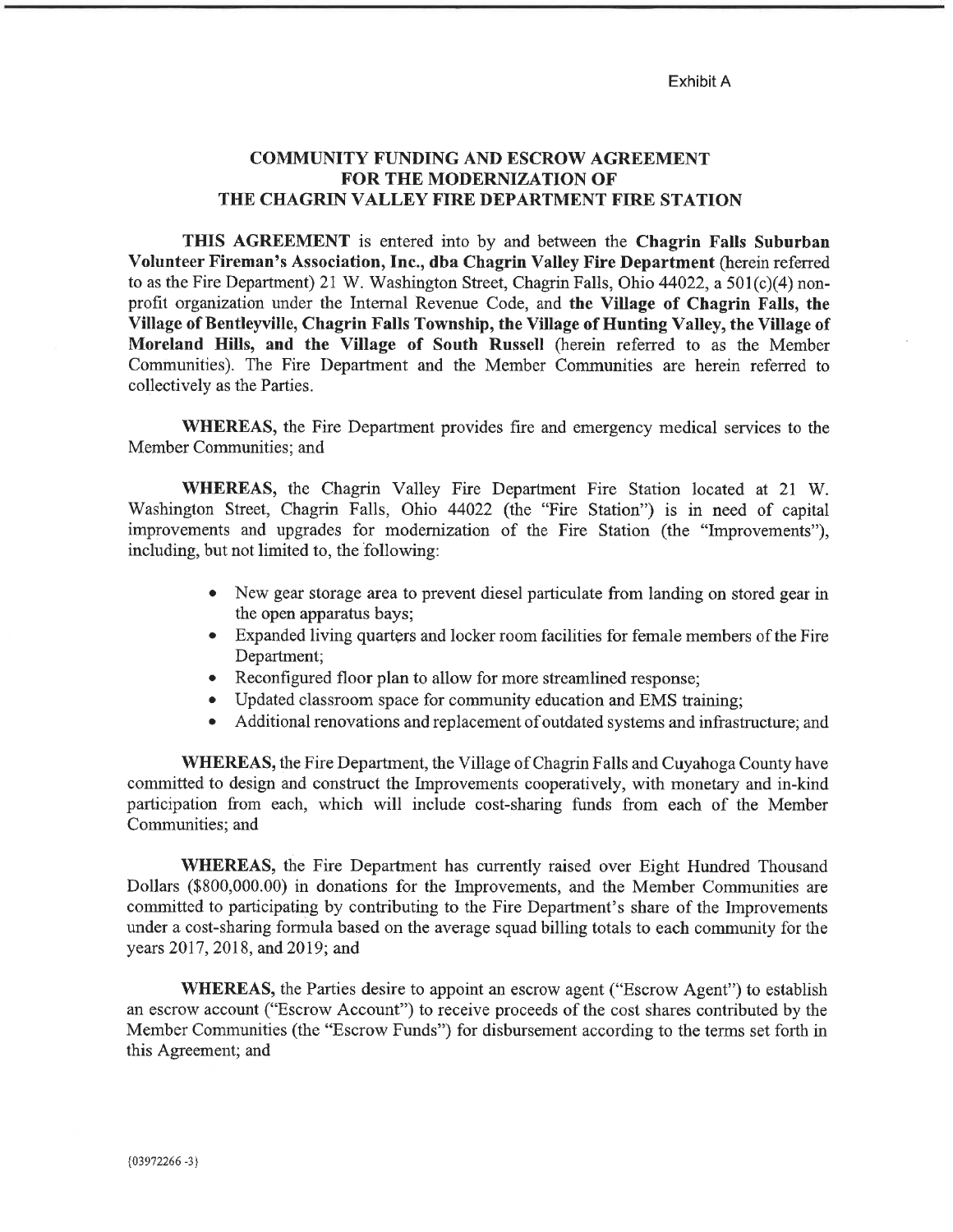WHEREAS, the Fire Department and the Member Communities have agreed that Don P. Brown, Esq. shall serve as the Escrow Agent to hold the Escrow Funds in an Escrow Account from which the Escrow Agent shall be authorized to make progress payments for professional design services, construction work and materials incorporated into the Improvements; and

WHEREAS, the Village of Chagrin Falls will enter into agreements with a design professional and construction contractor selected by the Village of Chagrin Falls, and acceptable to the Fire Department, for the design and construction of the Improvements; and

WHEREAS, the design and construction of the Improvements shall be made to the satisfaction of the Fire Department, which shall be responsible for approving each disbursement of Escrow Funds, along with the Village Engineer for the Village of Chagrin Falls ("Engineer"), in payment for design services and construction of the Improvements performed under the design professional and construction contracts (the "Work"); and

WHEREAS, the Escrow Agent will make disbursements of progress payments from the Escrow Funds to the design professional and the construction contractor with the authorization of the Fire Department and the Engineer; and

NOW THEREFORE, in consideration of the provision of fire and emergency services by the Fire Department to the Member Communities and the enhancement of said services that will result from the Improvements, the Escrow Funds shall be contributed, held and disbursed as hereinafter provided, and the Fire Department and Member Communities agree and undertake as follows:

1. Prior to commencement of the Work, and no later than July 1, 2022, the Member Communities each shall deposit with the Escrow Agent, by check payable to the Chagrin Falls Suburban Volunteer Fireman's Association, Inc., the contributions identified in paragraph 2, to be held in the Escrow Account as Escrow Funds.

2. The Member Community cost shares to be contributed to the Escrow Agent shall be as follows:

| Village of Bentleyville   | \$9,693.00   |
|---------------------------|--------------|
| Village of Chagrin Falls  | \$151,783.00 |
| Chagrin Falls Township    | \$5,000.00   |
| Village of Hunting Valley | \$15,131.00  |
| Village of Moreland Hills | \$47,722.00  |
| Village of South Russell  | \$69,769.00  |

3. The Escrow Agent will deposit the Escrow Funds in the Escrow Account and shall disburse the Escrow Funds pursuant to an escrow agreement between the Fire Department and the Escrow Agent in the form of the Agreement attached as Exhibit A. The Fire Department will be responsible for any costs and expenses of the Escrow Agent's services in connection with carrying out its duties under said escrow agreement.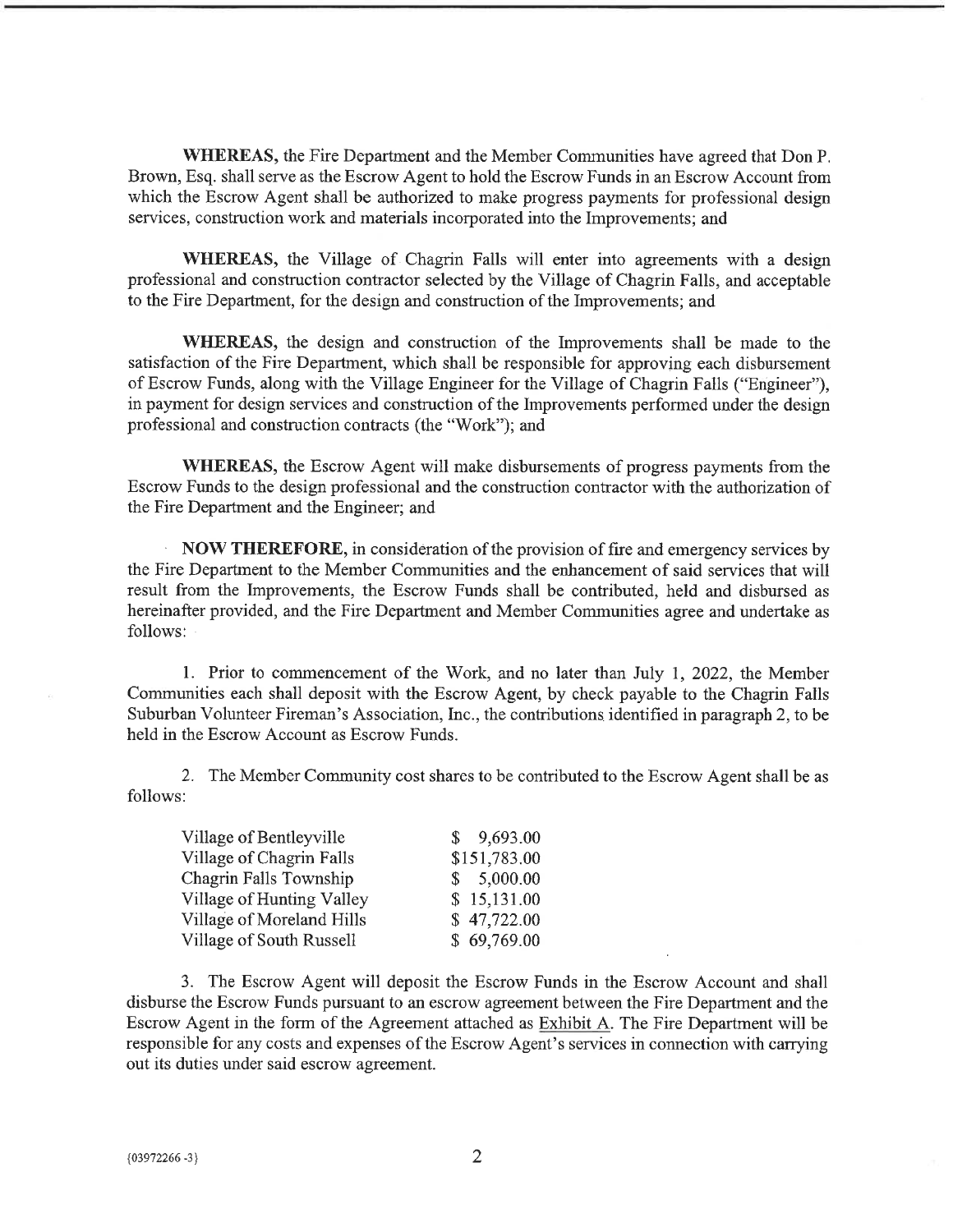4. During the performance of the Work, the Village of Chagrin Falls will transmit to the Fire Department invoices for the Work for payment of the Fire Department's share of the Improvements, which will be paid directly from the Escrow Account to the design professional and the construction contractor. The Engineer will certify to the Fire Department that Work invoiced for payment has been fully performed. Payments from the Escrow Account shall be issued for Work performed to the satisfaction of the Fire Department, as indicated by the written approval of the President of the Chagrin Falls Suburban Volunteer Fireman's Association, Inc., which shall not be unreasonably withheld.

5. Upon submittal of authorization to pay each invoice for the Work by the Fire Department and Engineer to the Escrow Agent, the Escrow Agent will disburse payments in the amount of one hundred percent (100%) of the amount authorized to be paid by the Fire Department to the design professional and the construction contractor, respectively, less any retainage as set forth in the construction contract. No disbursements of any kind will be made from the Escrow Funds by the Escrow Agent without authorization by the Engineer and Fire Department.

6. The Fire Department, upon final completion of the Improvements, shall transfer ownership, to the extent it has such title, of the Improvements to the Village of Chagrin Falls. The Village of Chagrin Falls, upon acceptance of the Fire Station, shall maintain the Fire Station at its sole expense for the life of the building, including all maintenance and operating costs.

7. Upon final completion of the Improvements, any funds remaining m the Escrow Account will be remitted to the Village of Chagrin Falls for the maintenance and operating costs of the Fire Station.

8. Except for any legal requirements or contract obligations directly imposed upon the Village of Chagrin Falls, nothing in this Agreement shall establish an obligation of the Member Communities to the Fire Department, to the design professional or to the construction contractor for the cost of the Work to complete the Improvements. The Member Communities' obligations pursuant to this Agreement shall be limited to the cost share contributions in the amounts forth in paragraph 2, above.

9. The Escrow Funds will be utilized first, before the donations raised by the Fire Department, for the payments for the Work, provided that, in the event the Village of Chagrin Falls does not enter into contracts for the Improvements on or before December 31, 2023, the Member Communities' cost share contributions in the amounts set forth in paragraph 2, above, shall be reimbursed to the Member Communities. Upon the Village of Chagrin Falls entering into contracts to perform the Work, the Member Communities shall not be entitled to reimbursement of their cost share contributions in the amounts set forth in paragraph 2, above.

IN WITNESS WHEREOF, the Parties hereto have caused this Agreement to be executed by their duly authorized officers on the dates noted below. This document may be executed by counterparts and said counter parted signatures shall be considered as a whole.

3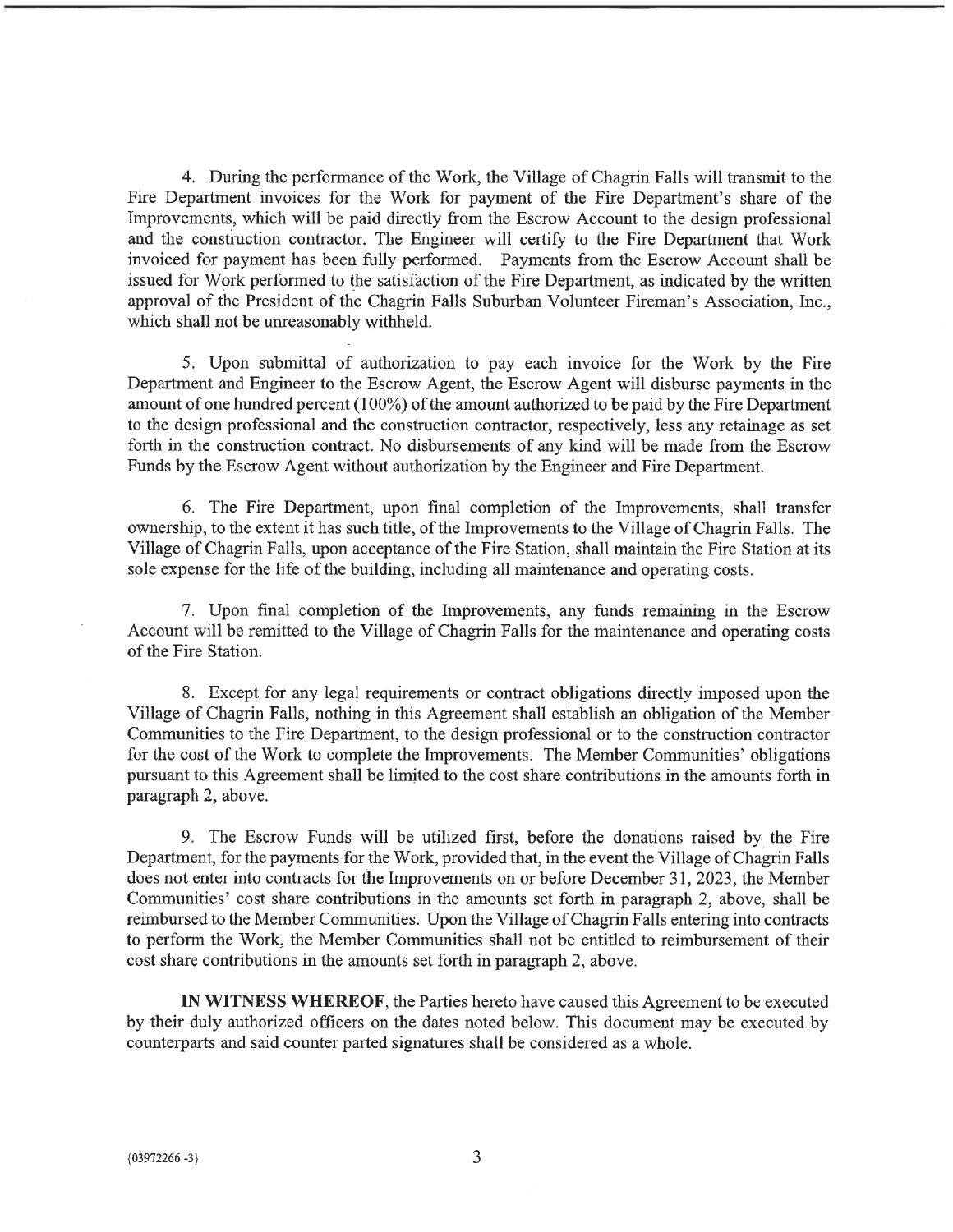## CHAGRIN FALLS SUBURBAN VOLUNTEER FIREMAN'S ASSOCIATION, INC., DBA CHAGRIN VALLEY FIRE DEPARTMENT

By:  $\_\_$ 

John Catani, President

Date: No. 2020 September 2020 September 2020 September 2020 September 2020 September 2020 September 2020 September 2020 September 2020 September 2020 September 2020 September 2020 September 2020 September 2020 September 20

## VILLAGE OF CHAGRIN FALLS

By:

Date: Mayor William Tomko

Approved:

Dale H. Markowitz, Law Director

## VILLAGE OF BENTLEYVILLE

By:

Mayor Leonard A. Spremulli

Date:

Approved:

Charles Nemer, Law Director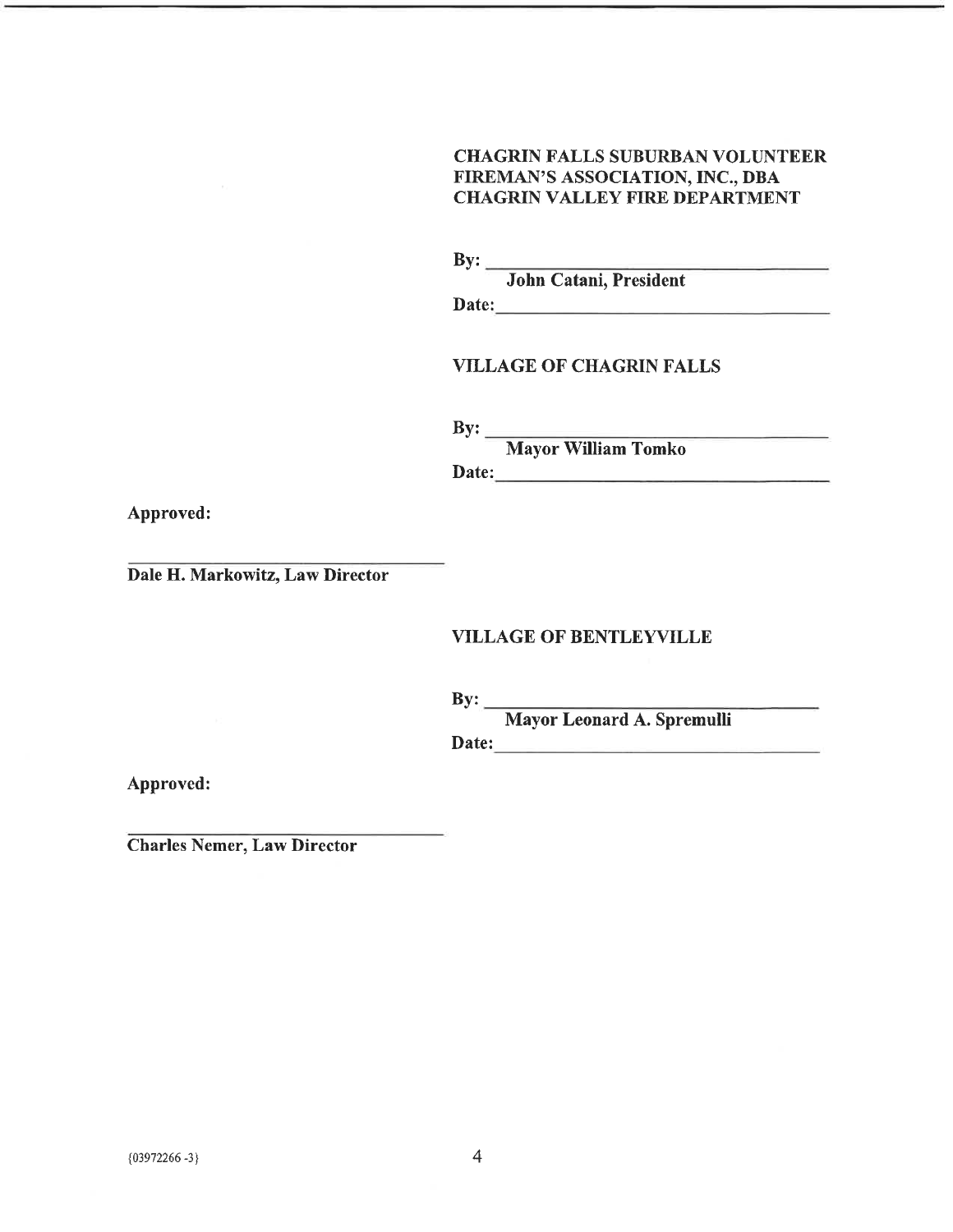# CHAGRIN FALLS TOWNSHIP

|                  | <b>John Finley, Trustee</b>                                                               |
|------------------|-------------------------------------------------------------------------------------------|
| Date:            | the control of the control of the control of the control of the control of the control of |
| $\mathbf{By:}\_$ | and the control of the control of the                                                     |
|                  | <b>Jen McKee, Trustee</b>                                                                 |
| Date:            | <u> 1950 - Andrea Andrew Maria Ba</u>                                                     |
|                  | $\mathbf{By:}$                                                                            |
|                  | <b>Tom Florkiewicz, Trustee</b>                                                           |

Approved:

Cuyahoga County Prosecutor

## VILLAGE OF HUNTING VALLEY

By:

Mayor Bruce V. Mavec

Date:

Approved:

Stephen L. Byron, Law Director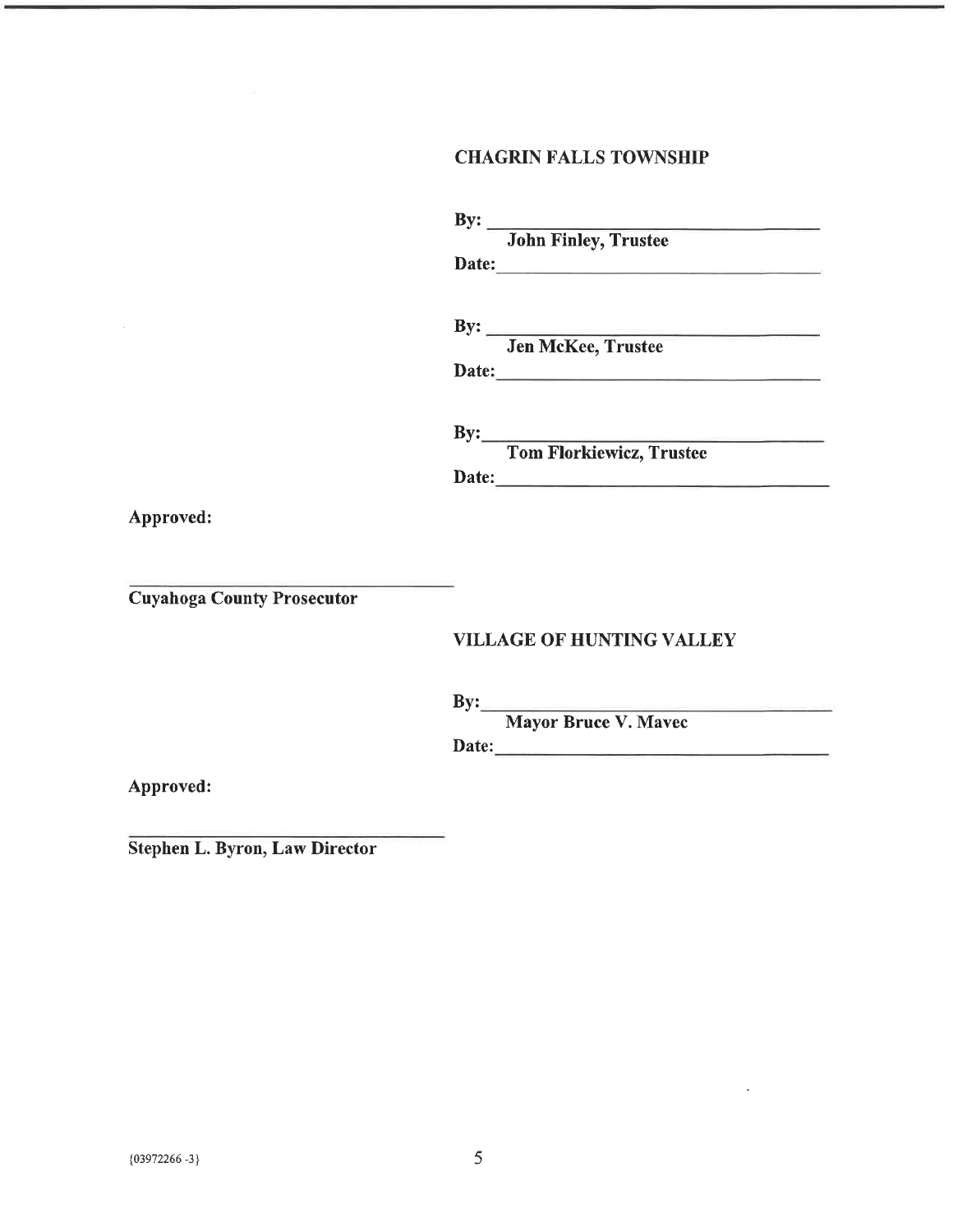# VILLAGE OF MORELAND HILLS

 $By:$ 

Mayor Daniel Fritz

Date:

Approved:

William R. Hanna, Law Director

## VILLAGE OF SOUTH RUSSELL

VILLAGE OF SOUTH RUSSELL<br>By: <u>Mayor William Koons</u><br>Date: 6 - 13 - 2022

Approved:

 $\hat{v}$ Bridey Matheney, Solicitor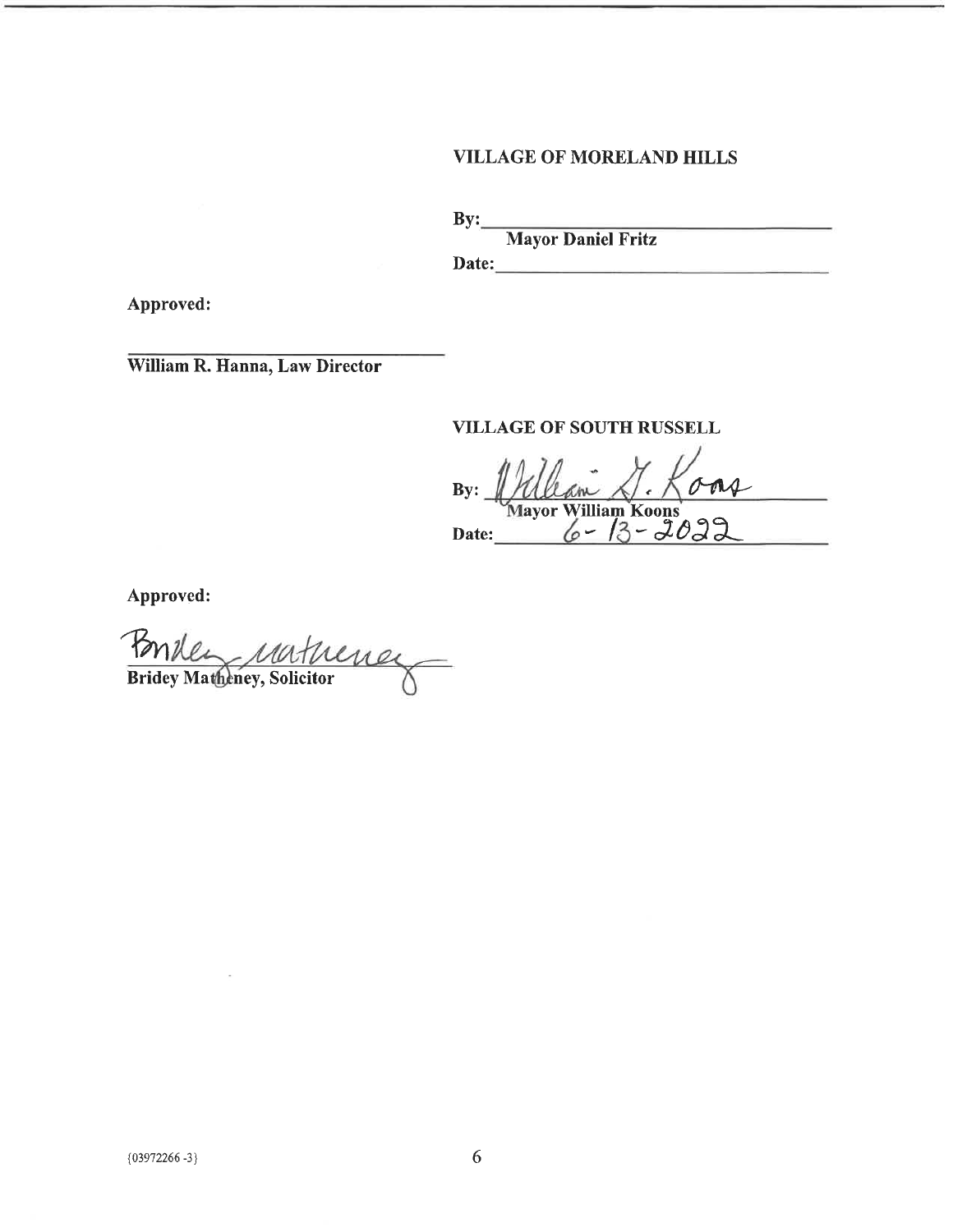## ACCEPTANCE BY THE ESCROW AGENT:

The undersigned hereby agrees to hold and disburse funds placed in escrow by the Member Communities and held in the Escrow Account in accordance with the terms and provisions of the foregoing Agreement. Further, the undersigned certifies that from the date of this Agreement the undersigned will fulfill his duties hereunder, ensuring that the Escrow Account is and shall remain available in the amount specified until disbursements are directed by the Fire Department in accordance herewith.

#### ESCROW AGENT

Date: By:

Don P. Brown, Esq.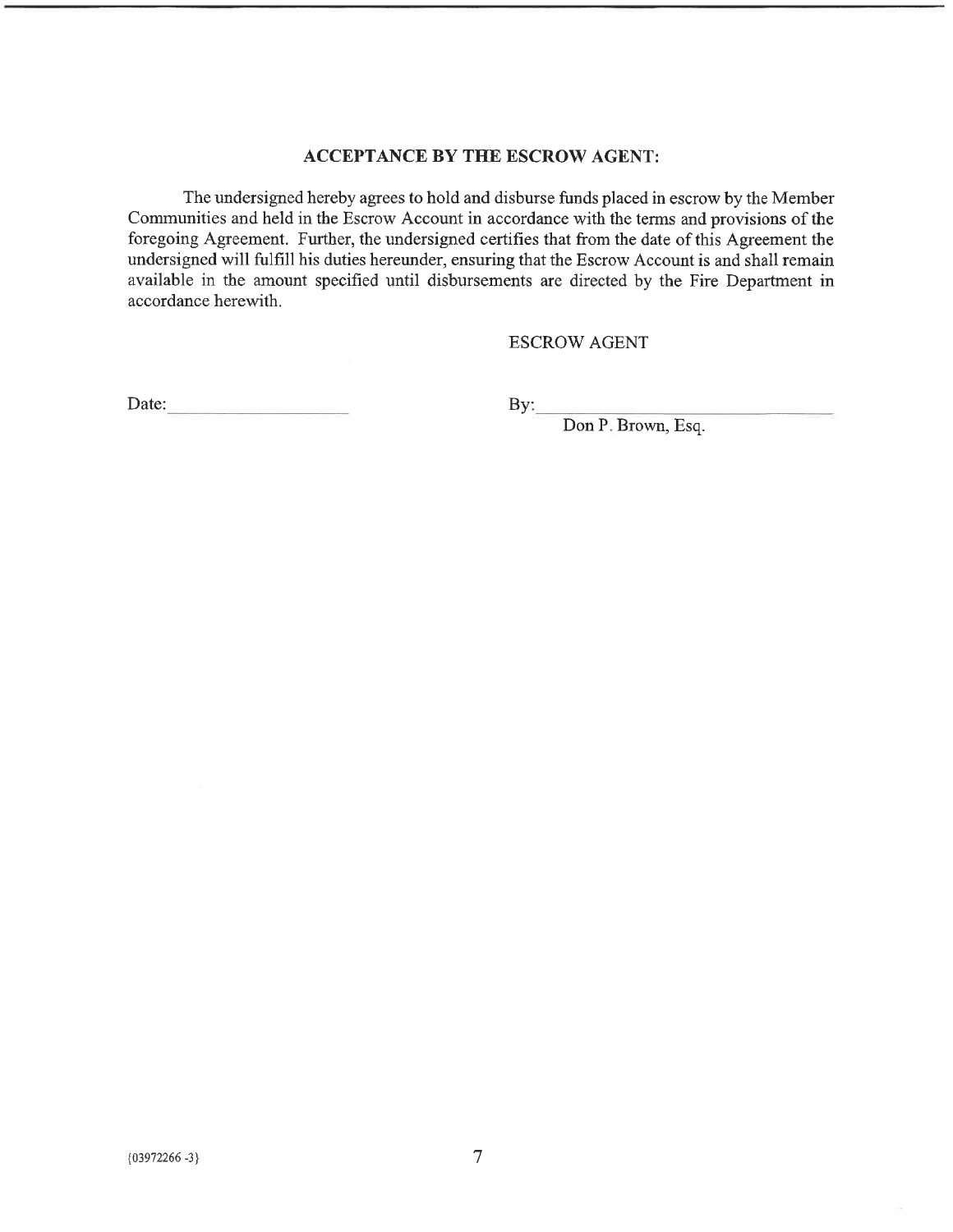#### EXHIBIT A

#### ESCROW AGREEMENT

This Escrow Agreement, dated this  $\sqrt{3+h}$  day of  $\sqrt{u_1v_2}$ , 2022 (the "Escrow Agreement") is entered into by and between the Chagrin Falls Suburban Volunteer Fireman's Association, Inc., dba Chagrin Valley Fire Department (the "Fire Department"), 21 W. Washington Street, Chagrin Falls, Ohio 44022, a 501(c)(4) non-profit organization under the Internal Revenue Code, the Village of Chagrin Falls, the Village of Bentleyville, Chagrin Falls Township, the Village of Hunting Valley, the Village of Moreland Hills, and the Village of South Russell (herein referred to as the "Member Communities"), each referred to herein as a "Party" and collectively as the "Parties" and **Don P. Brown, Esq.**, 10 Center Street, Chagrin Falls, OH 44022, as escrow agent (the "Escrow Agent").

#### RECITALS:

The Fire Department and the Member Communities have entered into a Community Funding and Escrow Agreement for the Modernization of the Chagrin Valley Fire Department Fire Station ("Funding and Escrow Agreement") at 21 W. Washington Street in Chagrin Falls, Ohio. The Funding and Escrow Agreement contemplates that the Member Communities will contribute funds for the cost of the modernization of the Chagrin Valley Fire Department Fire Station (the "Improvements"). In accordance with the terms of the Funding and Escrow Agreement, the Fire Department and the Member Communities agreed to place the Member Community contributions (the "Escrow Funds") into an escrow account (the "Escrow Account") from which the Fire Department will authorize the Escrow Agent to make payments to a design professional and a construction contractor to be contracted by the Village of Chagrin Falls to provide the design and construction services to complete the Improvements (the "Work").

The Parties desire to have the Escrow Agent receive the Escrow Funds and disburse said funds according to the instructions set forth below. This Escrow Agreement will govern the deposit and the release of funds escrowed with the Escrow Agent by the Parties.

NOW, THEREFORE, in consideration of the mutual promises herein set forth and other good valuable and sufficient consideration, the receipt of which is hereby acknowledged by each of the parties hereto, the parties agree as follows:

## ARTICLE I

#### ESCROW AGENT

The Fire Department and the Member Communities do hereby appoint Don P. Brown, Esq., to be and act as Escrow Agent, and Escrow Agent hereby accepts his appointment to hold in the Escrow Account the Escrow Funds under the terms and conditions set forth in this Escrow Agreement.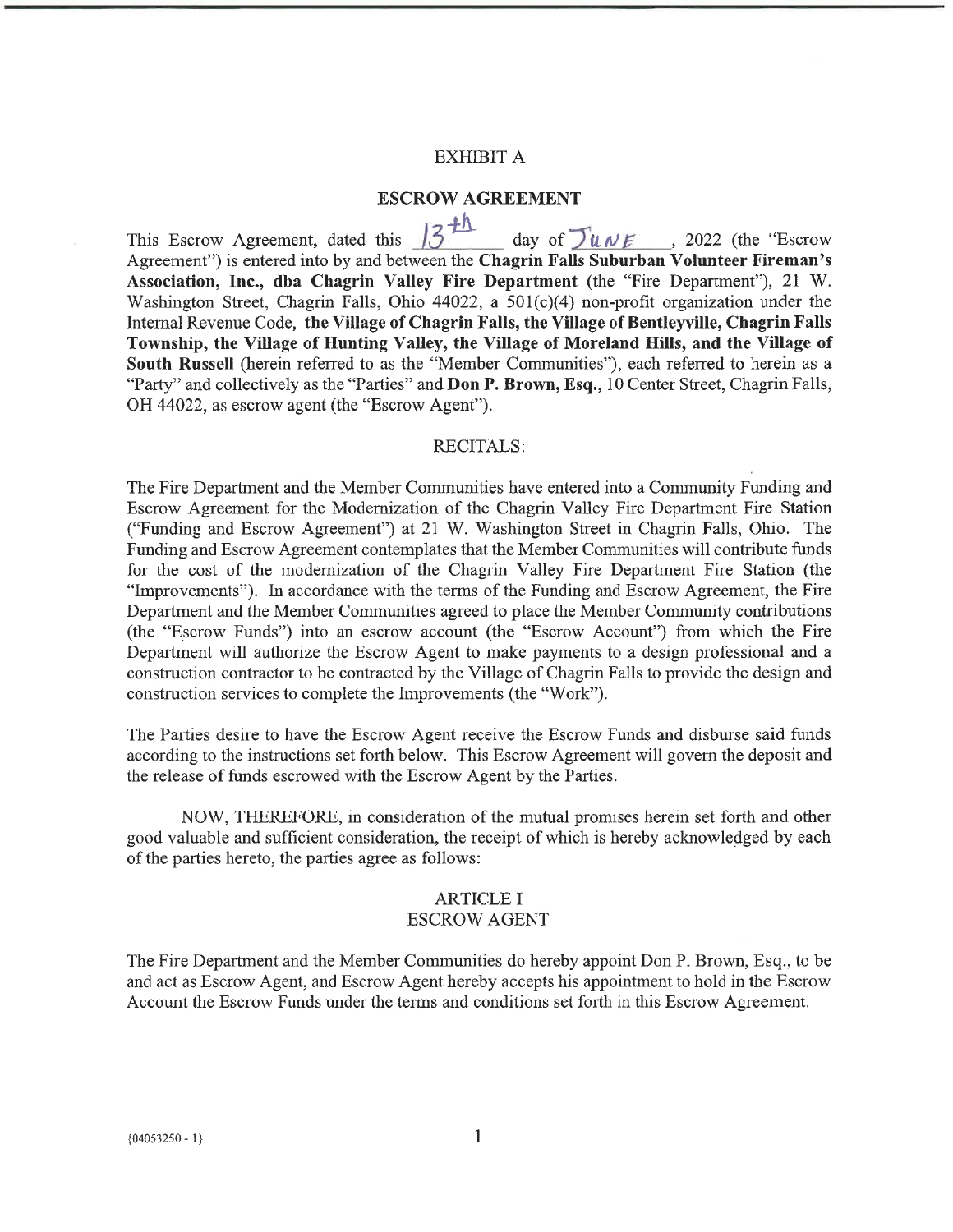## ARTICLE II ESCROW ACCOUNT

The Escrow Account shall be set up by the Escrow Agent as a savings account established at a FDIC insured banking institution under the name "Chagrin Valley Community Escrow Account," with the "Chagrin Falls Suburban Volunteer Fireman's Association, Inc., dba Chagrin Valley Fire Department" as the account holder and the Escrow Agent authorized to make withdrawals from the account on behalf of the Fire Department.

#### ARTICLE III ESCROW DEPOSIT

Section 3.1 Receipt of Escrow Funds. On or before July 1, 2022, the Member Communities shall cause the Escrow Funds, in the amounts set forth in paragraph 2 of the Funding and Escrow Agreement, to be provided to the Escrow Agent by check payable to the Chagrin Falls Suburban Volunteer Fireman's Association, Inc. for deposit into the Escrow Account. It is expressly agreed and understood that the Escrow Funds shall, until distributed according to the terms of this Escrow Agreement, constitute assets of the Fire Department, provided that the Escrow Agent shall not distribute any Escrow Funds except as expressly provided in this Escrow Agreement.

Section 3.2 Disbursements. The Escrow Agent shall make disbursements of the Escrow Funds at the direction of the Fire Department directly to the design professional and the construction contractor contracted by the Village of Chagrin Falls in payment of their respective invoices for the Work. Such disbursements shall be made only upon written directive from Captain John Catani, President of the Chagrin Falls Suburban Volunteer Fireman's Association, Inc., (the "President"), which shall not be unreasonably withheld, and shall be countersigned by Timothy R. Lannon, P.E., CT Consultants, Inc., 8150 Sterling Court, Mentor OH 44060, the Engineering Consultant for the Village of Chagrin Falls (the "Engineer"), certifying that all Work itemized on the invoice has been fully performed. The Village of Chagrin Falls will submit to the Fire Department itemized monthly invoices for the Fire Department's share of the cost of the Improvements as the Work is performed, showing all items of work that have been fully performed. Disbursements of the Escrow Funds shall be in the full amount of each invoice as approved by the President and countersigned by the Engineer, less any retainage as set forth in the construction contract, which shall be indicated to be withheld on the invoice. Amounts held in retainage shall be released by the Escrow Agent to the construction contractor only upon written directive from the President, countersigned by the Engineer. Any funds remaining in the Escrow Account following completion of construction of the Improvements and release of retainage shall be transferred to the Village of Chagrin Falls upon the written directive of the President, to be held in a separate fund for the cost of operating and maintaining the Fire Station. Upon disbursement of all Escrow Funds in the Escrow Account, the Escrow Agent shall have no further responsibilities as to the Escrow Funds.

Section 3.3 Termination. Upon the disbursement of all of the Escrow Funds, this Escrow Agreement shall automatically terminate and be of no further force and effect.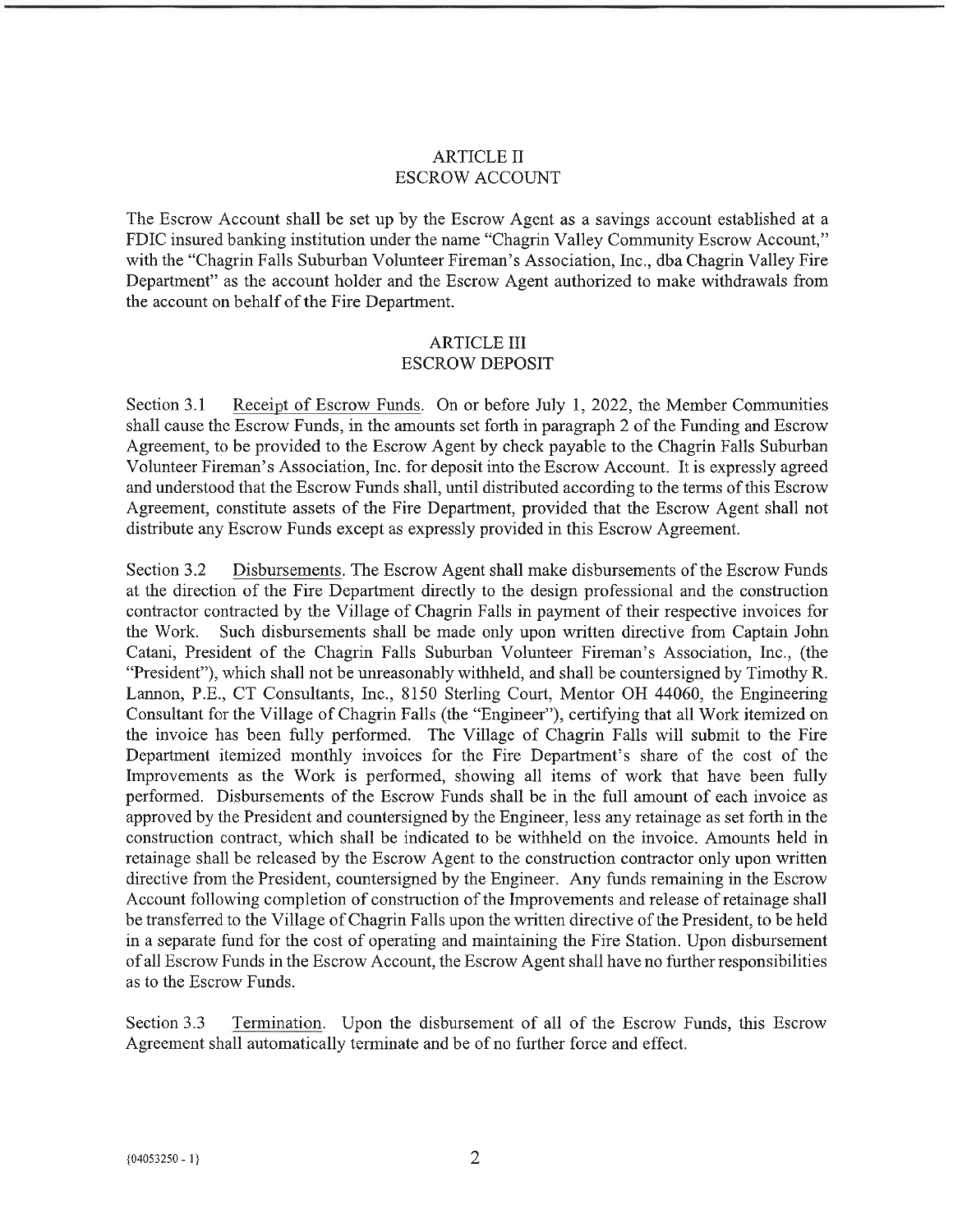Section 3.4 Dispute Resolution. In the event of any dispute between the President and the Engineer regarding the disbursement of the Escrow Funds, the matter shall be resolved by mediation among the Parties, and if not resolved within thirty (30) days after submission to mediation among the Parties, the matter shall be submitted to an arbitrator selected by a vote of at least a majority of the Parties, for a binding determination, or in the event a majority of the Parties can't agree on the selection of the arbitrator, then upon application for appointment of an arbitrator by any of Parties to the Administrative Judge of the Cuyahoga County Court of Common Pleas pursuant to Revised Code Section 2711. 04, such appointment shall be made. The arbitrator's fees shall be shared equally by all the Parties.

## ARTICLE IV

## DUTIES OF ESCROW AGENT

Section 4.1 Scope of Responsibility. Notwithstanding any provision to the contrary, the Escrow Agent is obligated only to perform the duties specifically set forth in this Escrow Agreement, which shall be deemed ministerial in nature. This Escrow Agreement does not obligate the Escrow Agent to act as a fiduciary for the Parties for any purpose, and the Escrow Agent will not be responsible for or liable for the failure of the Parties to perform in accordance with this Escrow Agreement. The Escrow Agent has no responsibility with respect to any directive, instruction, certificate, notice or letter delivered to it, other than to carry out the obligations undertaken in this Escrow Agreement and to follow the directions in written instruments provided in accordance with the terms hereof.

Section 4.2 Reliance. The Escrow Agent may conclusively rely upon and act in accordance with any directive, instruction, certificate, notice, letter, and other written instrument believed to be genuine and to have been signed or communicated by the proper Party or Parties without further inquiry into the person's or persons' authority. The Escrow Agent shall not be liable for any action taken or not taken by the Escrow Agent in accordance with the direction or consent of the Fire Department and the Member Communities, or their respective officers, agents, employees and successors.

### ARTICLE V SUCCESSORS AND ASSIGNS; NOTICES

Section 5.1 Successors and Assigns. This Escrow Agreement shall be binding on and inure to the benefit of the Parties and the Escrow Agent and their respective successors and permitted assigns. No other persons shall have any rights under this Escrow Agreement. No assignment of the interest of any of the Parties shall be binding unless and until written notice of such assignment shall be delivered to the other Parties and the Escrow Agent and shall require the prior written consent of the other Parties and the Escrow Agent In the event of the death or resignation of the Escrow Agent, or if for any reason the Escrow Agent is unable to cany out his duties, a successor Escrow Agent shall be appointed, by obtaining the approval of the majority of the Parties, who legislative bodies shall approve the appointment by motion.

Section 5.2 Notices. All directives, notices, instructions or any other certifications or communications required under this Escrow Agreement shall be in writing and shall be deemed to have been duly given if delivered by personal delivery, facsimile with written confirmation of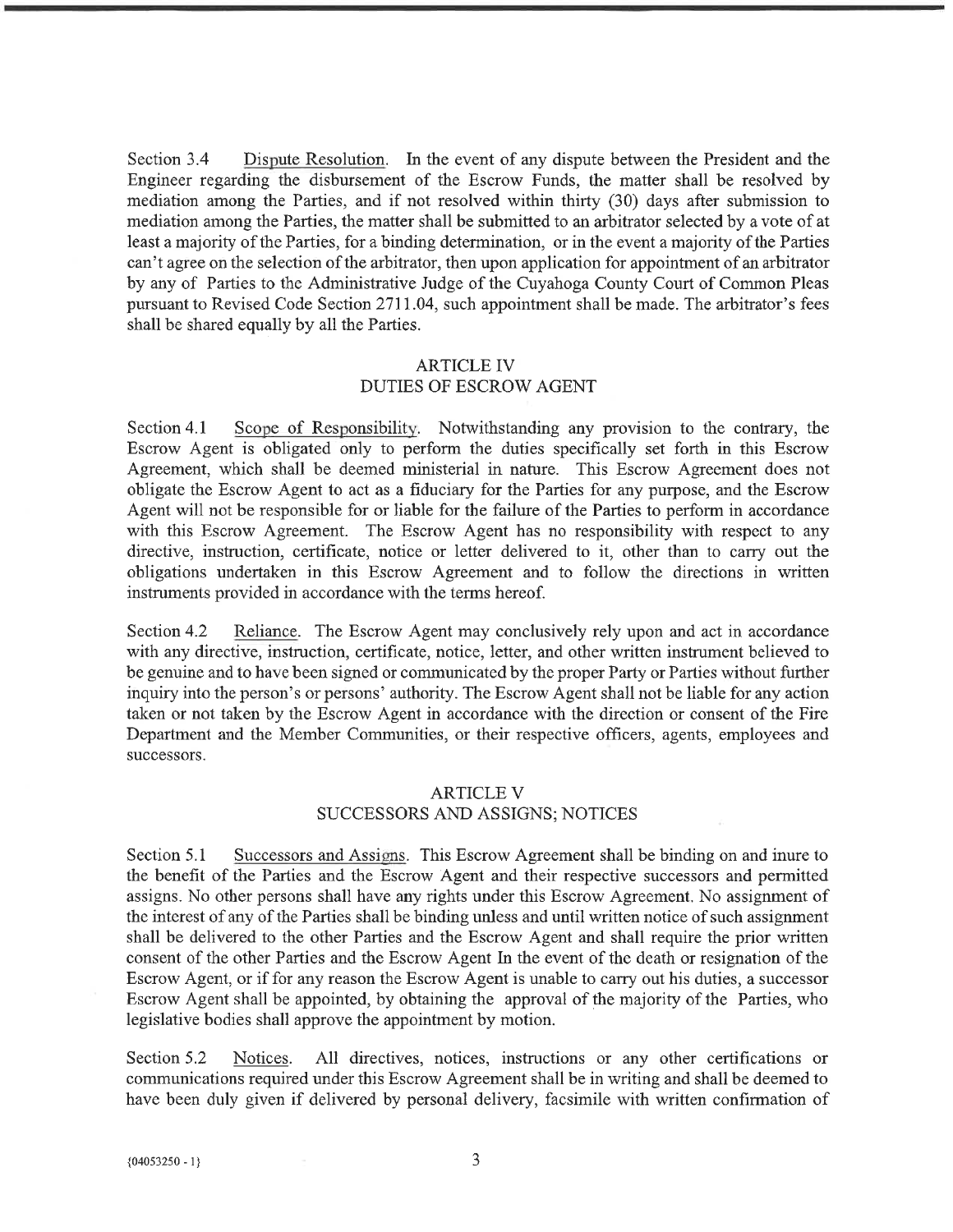receipt, email with written confirmation of receipt, delivery by a reputable delivery service, or by U.S. Mail, return receipt requested, to the addresses shown below, or at such other address as any of them may designate by notice to each of the others:

#### If to the Escrow Agent:

Don P. Brown, Esq. 10 Center Street Chagrin Falls, OH 44022 dpbrown@ameritech.net

#### If to the President:

Assistant Chief John Catani, President Chagrin Falls Suburban Volunteer Fireman's Association, Inc. 21 W. Washington Street Chagrin Falls, OH 44022 CataniJ@cffd.net

IN WITNESS WHEREOF, the Parties and the Escrow Agent have caused this Agreement to be executed by their duly authorized officers on the dates noted below. This document may be executed by counterparts and said counter parted signatures shall be considered as a whole.

## ESCROW AGENT: DON P. BROWN, ESQ.

Date:

### CHAGRIN FALLS SUBURBAN VOLUNTEER FIREMAN'S ASSOCIATION, INC., DBA **CHAGRIN VALLEY FIRE DEPARTMENT**

 $By:$ 

John Catani, President

Date: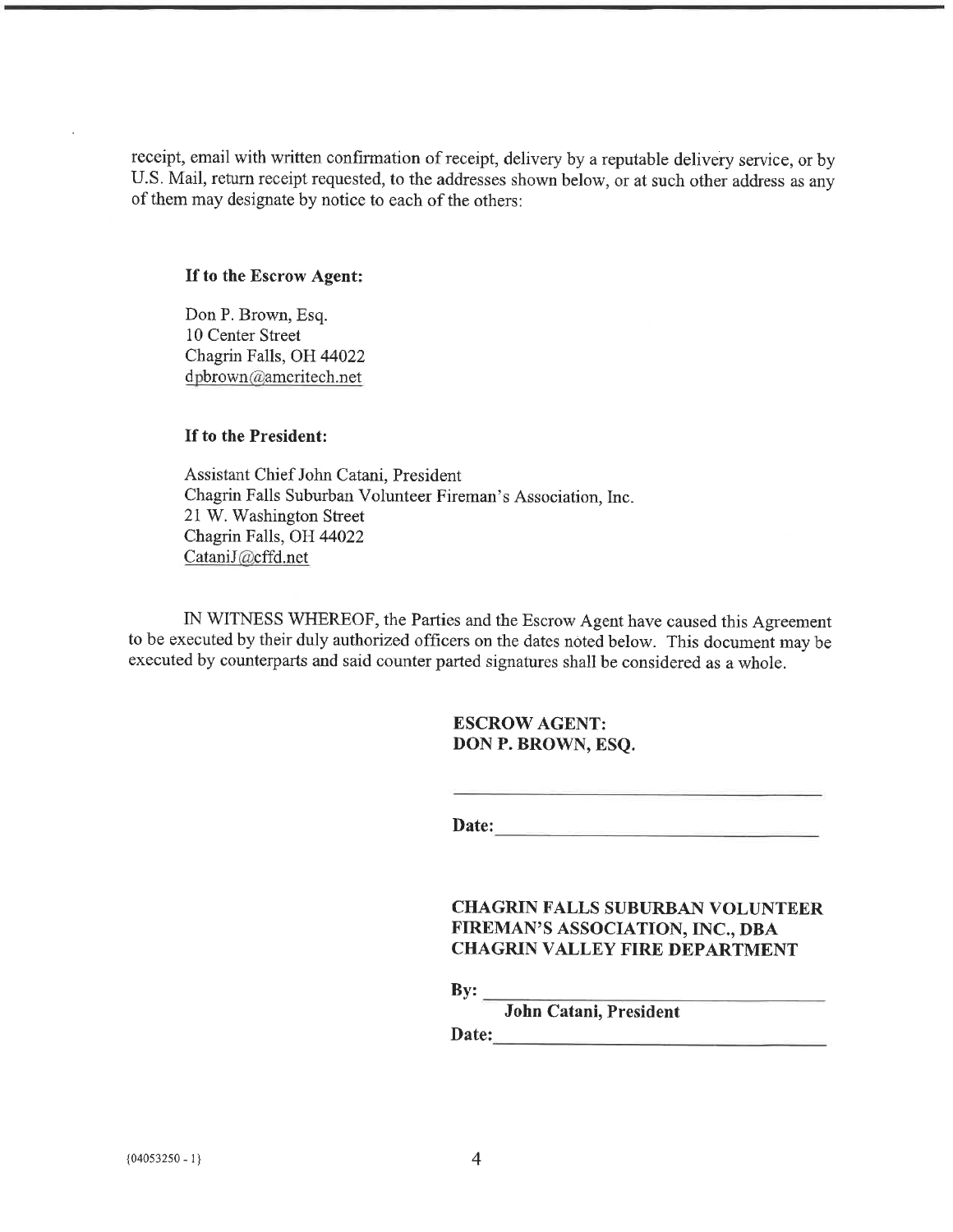## VILLAGE OF CHAGRIN FALLS

By:

Date: Mayor William Tomko

Approved:

Dale Markowitz, Law Director

### VILLAGE OF BENTLEYVILLE

By:

Mayor Leonard A. Spremulli

Date:

Approved:

Charles Nemer, Law Director

#### CHAGRIN FALLS TOWNSHIP

By: Date: John Finley, Trustee

By: Jen McKee, Trustee

Date:

 $By:$ 

 $\frac{1}{2} \left( \frac{1}{2} \right)^2 + \frac{1}{2} \left( \frac{1}{2} \right)^2 + \frac{1}{2} \left( \frac{1}{2} \right)^2 + \frac{1}{2} \left( \frac{1}{2} \right)^2 + \frac{1}{2} \left( \frac{1}{2} \right)^2 + \frac{1}{2} \left( \frac{1}{2} \right)^2 + \frac{1}{2} \left( \frac{1}{2} \right)^2 + \frac{1}{2} \left( \frac{1}{2} \right)^2 + \frac{1}{2} \left( \frac{1}{2} \right)^2 + \frac{1}{2} \left( \frac{1}{2} \right)^2 +$ Tom FIorkiewicz, Trustee

Date:

Approved: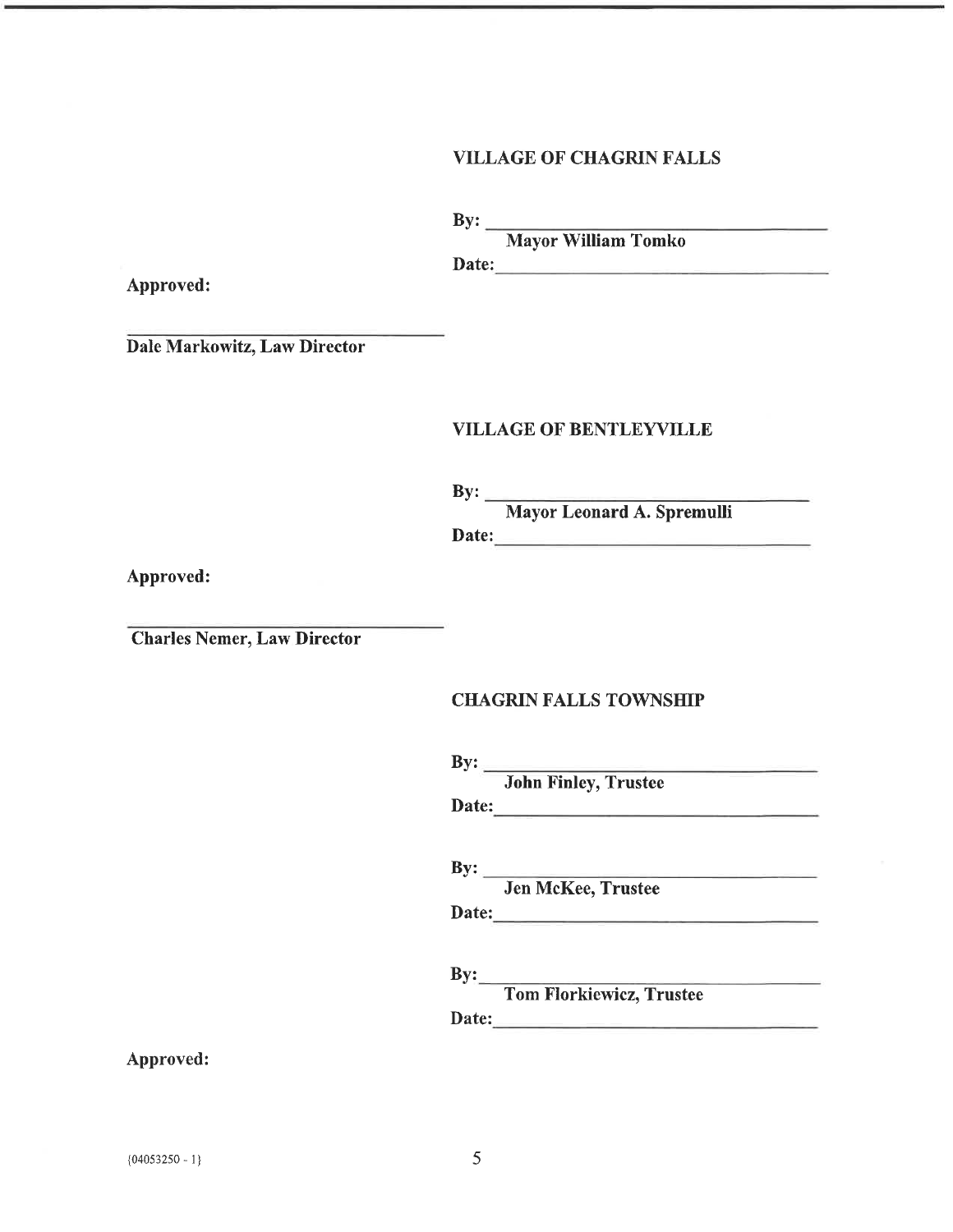Cuyahoga County Prosecutor

 $\sim 10$ 

 $\sim 10^{-1}$